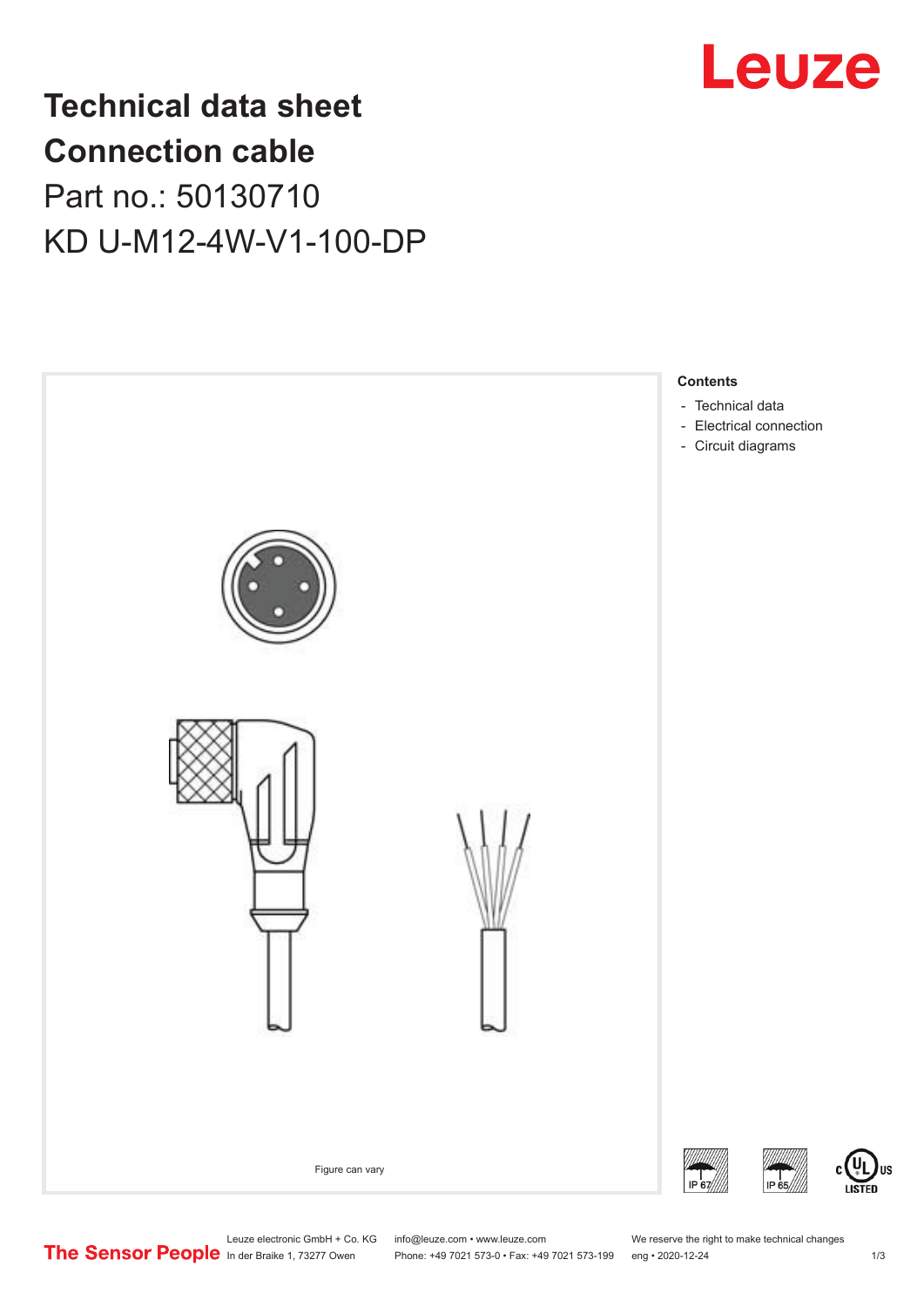### <span id="page-1-0"></span>**Technical data**

#### **Electrical data**

**Performance data Operating voltage** 24 V DC ±25%

#### **Connection**

| <b>Connection 1</b>               |                                                                                                        |
|-----------------------------------|--------------------------------------------------------------------------------------------------------|
| <b>Type of connection</b>         | Connector                                                                                              |
| <b>Thread size</b>                | M <sub>12</sub>                                                                                        |
| <b>Type</b>                       | Female                                                                                                 |
| Handle body material              | <b>PUR</b>                                                                                             |
| No. of pins                       | 4-pin                                                                                                  |
| Encoding                          | A-coded                                                                                                |
| Version                           | Angled                                                                                                 |
| <b>Connector, LED</b>             | Yes                                                                                                    |
| Lock                              | Screw fitting, nickel-plated diecast zinc,<br>recommended torque 0.6 Nm, self-<br>locking              |
| <b>Connection 2</b>               |                                                                                                        |
| <b>Type of connection</b>         | Open end                                                                                               |
| <b>Cable properties</b>           |                                                                                                        |
| <b>Number of conductors</b>       | 4 Piece(s)                                                                                             |
| Wire cross section                | $0.34 \, \text{mm}^2$                                                                                  |
| <b>AWG</b>                        | 22                                                                                                     |
| Sheathing color                   | <b>Black</b>                                                                                           |
| <b>Shielded</b>                   | <b>No</b>                                                                                              |
| Silicone-free                     | Yes                                                                                                    |
| Cable design                      | Connection cable (open on one end)                                                                     |
| Cable diameter (external)         | 5 <sub>mm</sub>                                                                                        |
| <b>Cable length</b>               | 10,000 mm                                                                                              |
| <b>Sheathing material</b>         | PVC                                                                                                    |
| Wire insulation                   | <b>PVC</b>                                                                                             |
| Suitability for drag chains       | No                                                                                                     |
| Properties of the outer sheathing | Free of CFC, cadmium, silicone and<br>lead, easily machine-processable                                 |
| Resistance of the outer sheathing | Good oil, gasoline and chemical<br>resistance, flame retardant in<br>accordance with UL 1581 VW1 / CSA |

FT1

## **Mechanical data Width across flats** 13 mm **Bending radius, flexible laying, min.** Min. 10 x cable diameter **Bending radius, stationary laying, min.** Min. 5 x cable diameter **Operation and display Number of LEDs** 1 Piece(s) **Environmental data**

Leuze

| Ambient temperature, operation,<br>flexible use   | $-580 °C$   |
|---------------------------------------------------|-------------|
| Ambient temperature, operation,<br>stationary use | $-3080$ °C. |

#### **Certifications**

| Degree of protection  | IP 65   |
|-----------------------|---------|
|                       | IP 67   |
| <b>Certifications</b> | c UL US |

#### **Classification**

| <b>Customs tariff number</b> | 85444290 |
|------------------------------|----------|
| eCl@ss 5.1.4                 | 27279201 |
| $eC/\omega$ ss 8.0           | 27279218 |
| eCl@ss 9.0                   | 27060311 |
| eCl@ss 10.0                  | 27060311 |
| eCl@ss 11.0                  | 27060311 |
| <b>ETIM 5.0</b>              | EC001855 |
| <b>ETIM 6.0</b>              | EC001855 |
| <b>ETIM 7.0</b>              | EC001855 |

# **Electrical connection**

### **Connection 1**

| <b>Type of connection</b> | Connector                                                                             |
|---------------------------|---------------------------------------------------------------------------------------|
| <b>Thread size</b>        | M <sub>12</sub>                                                                       |
| <b>Type</b>               | Female                                                                                |
| Handle body material      | <b>PUR</b>                                                                            |
| No. of pins               | $4$ -pin                                                                              |
| Encoding                  | A-coded                                                                               |
| Version                   | Angled                                                                                |
| <b>Connector, LED</b>     | <b>Yes</b>                                                                            |
| Lock                      | Screw fitting, nickel-plated diecast zinc, recommended<br>torque 0.6 Nm, self-locking |